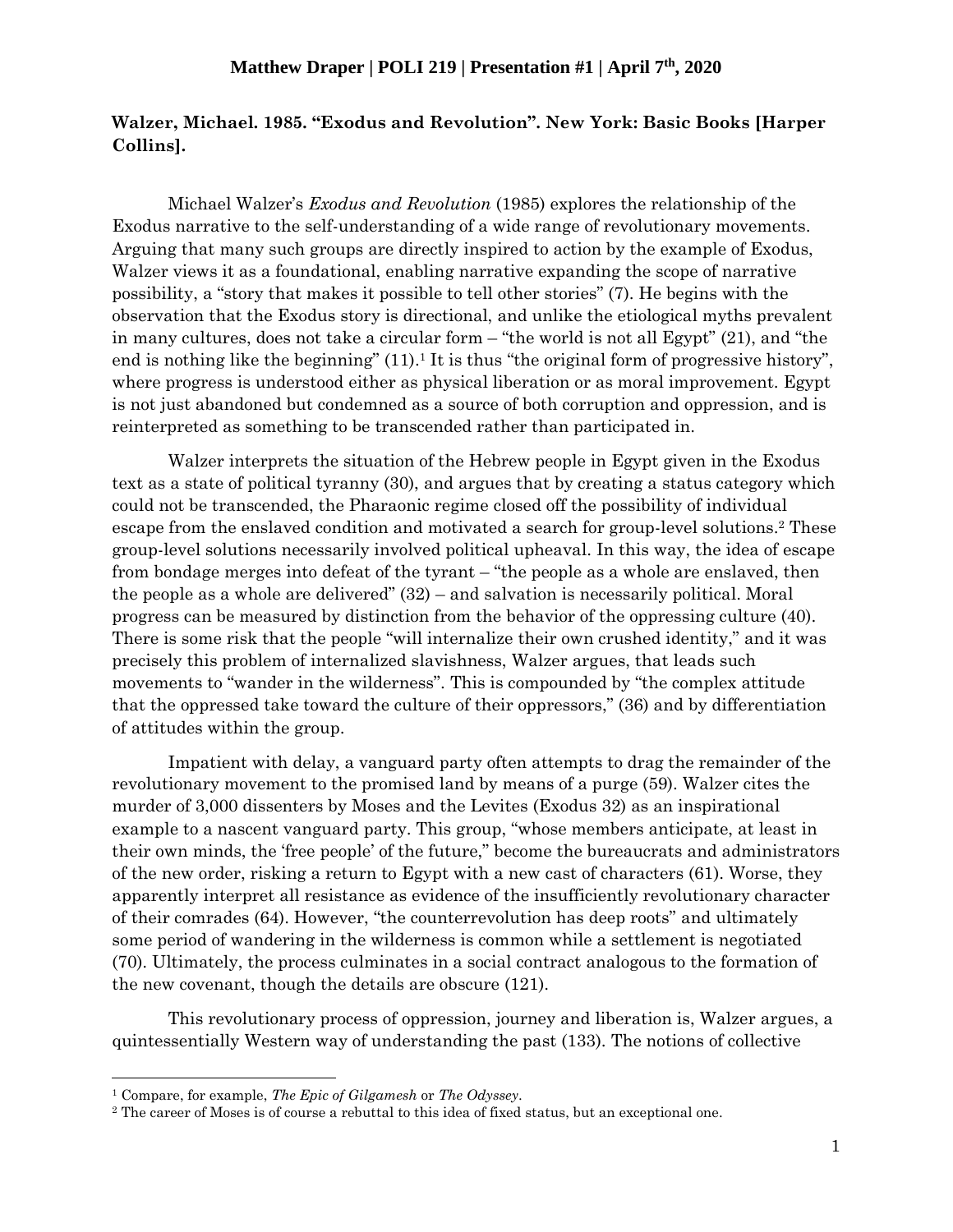## **Matthew Draper | POLI 219 | Presentation #1 | April 7 th, 2020**

dissatisfaction with the status quo, rejection of tyranny, journey through the wilderness to a promised land, and a new covenant or social contract, are all deeply rooted in the Exodus narrative. Walzer takes great pains to distinguish his essentially progressive, gradualist interpretation of Exodus from an apparently equally plausible messianic interpretation, where the ends of some vanguard party are so important as to provide justification for any ends required to carry them out (139). <sup>3</sup> To this end, Walzer delves into the minutiae of textual justifications for occupation of late 19th century Palestine, arguing that revolutionary movements can misread the Exodus narrative by allowing faith in a savior to outweigh the hard collective action of wandering in the wilderness. He points to scholarship characterizing radicalism as "a secularized form of messianic zeal" as evidence for this relationship (144).

#### *Discussion*

The Exodus myth is clearly central to the self-narrative of liberation movements around the world. The Pharaoh's status as a byword for tyranny and the inherently political nature of mass salvation are obvious manifestations of this importance. However, the extent to which its directionality is uniquely Western is open to dispute. Walzer also ignores the ramifications of a morality defined in opposition to the oppressors rather than according to some independent standard. The notion of the covenant as a social contract is problematic because the covenant was not a contract between members of a society but a somewhat one-sided agreement between that society and a deity. Throughout the text, Walzer often supports ambitious claims with implausible and anachronistic appeals<sup>4</sup>, and rarely pauses to consider alternative points of view.<sup>5</sup>

In a review shortly after publication, Edward Said criticized *Exodus and Revolution* for its omission of any discussion of the crucial role Exodus has played in the destruction of native peoples who stood in the way of a chosen people's journey to the promised land (Said 1986). Calling his review "A Canaanite Reading," Said points out that peoples outside the revolutionary group are "excluded from the world of moral concern" (93) by the Exodus narrative, and he makes a persuasive textual argument that the millenarians have a better claim to the narrative than Walzer's gradualists. We can conclude that the Exodus narrative seems susceptible to a wide variety of revolutionary interpretations. However, all of them appear to reinforce distinctions between groups and to promote dehumanization of the other. While Walzer is correct that many revolutionary movements have been decisively

<sup>3</sup> He is of two minds about this, however. "Exodus history, as I have said repeatedly, is the source of messianic politics" (146). But "compared with political messianism, Exodus makes for a cautious and moderate politics" (147).

<sup>4</sup> For example, Walzer strains to justify a Midrashic claim that the Egyptians were particularly interested in exempting the Hebrews' female infants from a general massacre (Exodus 1:15) by citing a source critical of Egyptian sexual morality 2,000 years later (34). Similarly, he argues that memory of the Exodus narrative led the descendants of these Hebrews two millennia later to be uniquely kind to their slaves (28). One more example: he takes seriously a folkloric account of political dissent during the exodus recorded by a chronicler in Abassid Baghdad (48), at a distance of more than 3,000 years.

<sup>5</sup> This is all the more surprising because Walzer has criticized Michel Foucault (in my view rightly) for the same omissions, calling Foucault's work "ineffective in what we might think of as scholarly law enforcement—the presentation of evidence, detailed argument, the consideration of alternative views" (Dissent 1983).